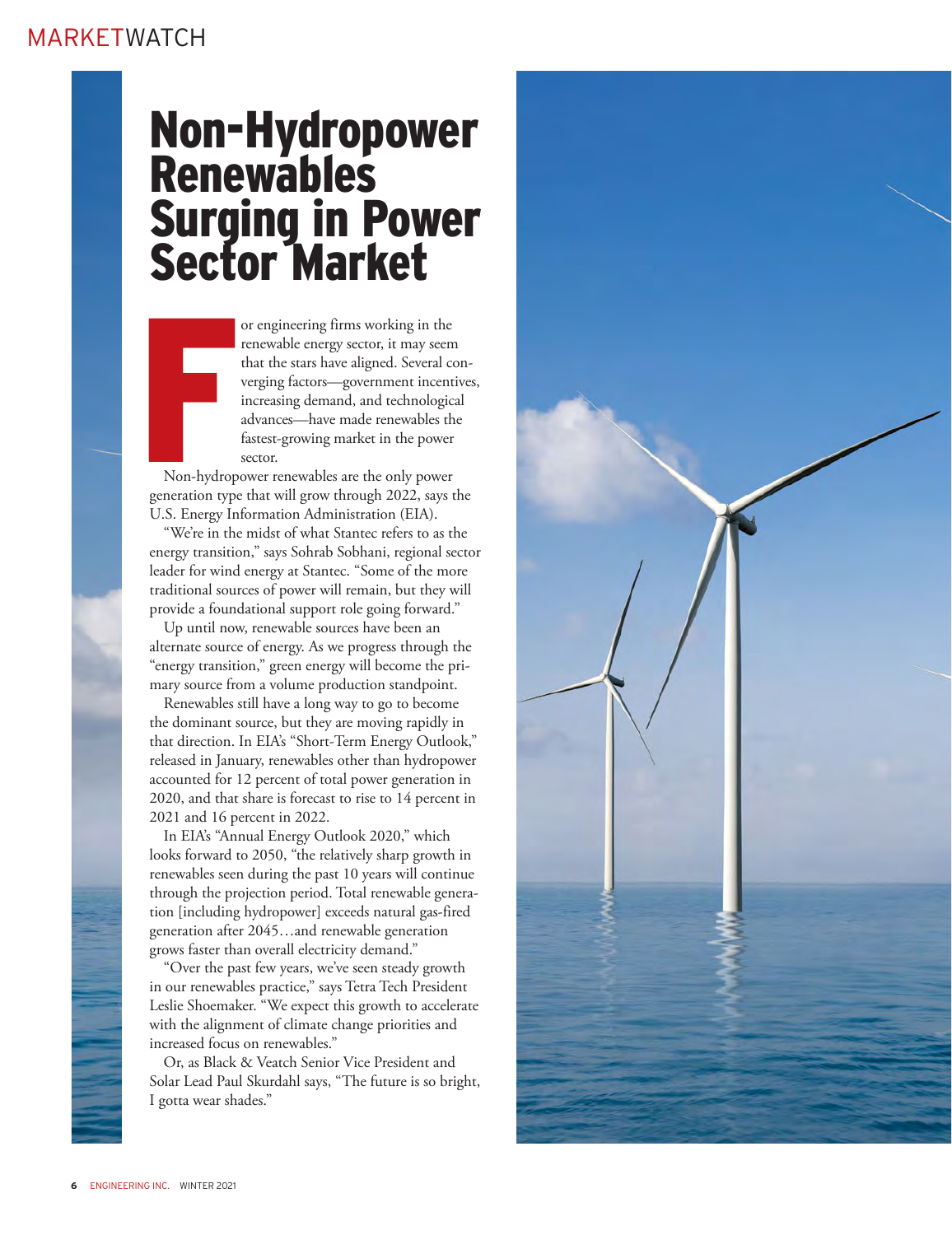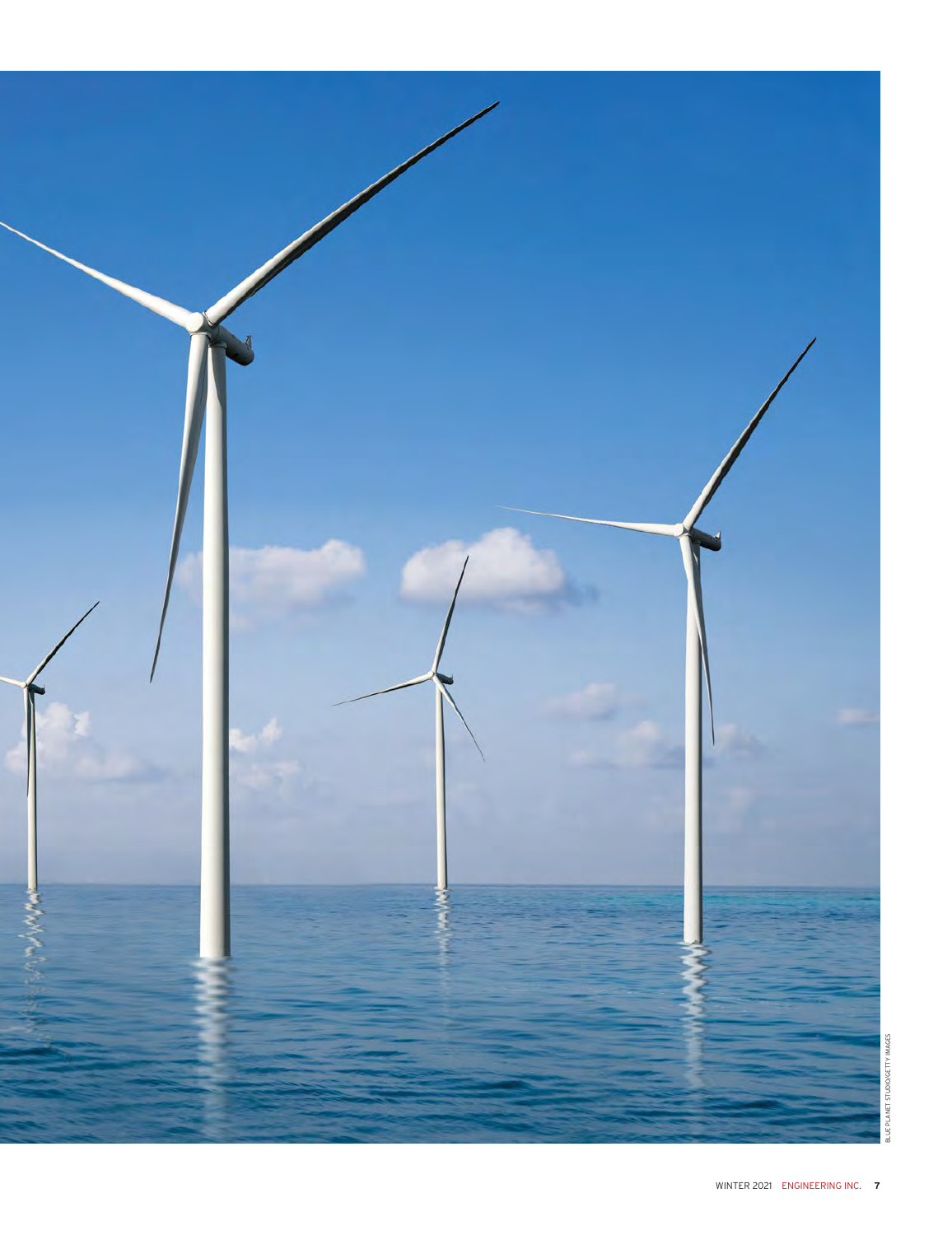### **GETTING TO COST PARITY**

Renewable energy generation has been growing for decades, but it has long relied on considerable financial assistance at both the federal and state levels to compete with thermal generation systems. At the national level, the investment tax credit for solar and the production tax credit (PTC) for wind and other forms of renewable

power generation have helped the industry attract investors, but they came at a cost as Congress often dithered over extensions.

"Historically, when the PTC in wind was discontinued, development in the following year in onshore wind fell by up to 90 percent," says Sobhani. "I don't think that will be the same going forward because wind has become more self-sustainable without the requirement for subsidies."

Both subsidies remain, however, as they were extended in the huge stimulus package passed at the end of 2020.

"That will be a near-term boost to the market," says Erin Toelke, vice president of energy programs at Tetra Tech. "Projects that were going to be rushed to start construction in 2021 will have a little more time, and we're also seeing smaller clients pick up activity in the past couple of weeks because they're going to have more access to capital from people looking for the tax equity."

While the tax credits have supported the supply side of the market, the demand side was largely driven by the states' renewable portfolio standards (RPS) program, which requires that a specified percentage of the electricity that utilities sell come from renewable resources.

According to a 2019 Berkeley Lab report, "roughly half of all growth in U.S. renewable electricity generation and capacity since 2000 is associated with state RPS requirements."

Sobhani points out that the states that have the most aggressive RPS programs—Nevada, Texas, New York—"have the lion's share of development in the U.S. in the solar market."

In recent years, however, the RPS programs have had less of an impact because solar and wind generation have become increasingly cost-competitive with carbon-based power.

"The International Renewable Energy Association has stated that 56 percent of new renewable power sources are cheaper than the cheapest form of new coal," says Sobhani. "The proof is in the pudding; if there wasn't cost parity, we would not be seeing this tremendous explosion in renewable development."

One final accelerant for the market is the Biden Administration's stated commitment to achieving net-zero emissions on the power grid by 2035 and economy-wide by 2050.

"We haven't had that overarching policy in the past several years," says Toelke. "More consistent federal policies could be the catalyst that brings it all together."

# **RAPIDLY IMPROVING TECHNOLOGIES**

ALEXSL/GETTY IMAGES

As much as the renewables market will grow over the coming years, even more so will it change. Not only are solar and wind technologies rapidly improving, but other forms of renewable generation are coming online, and energy storage is becoming mainstream.

"Wind and solar technologies continue to improve every year," says Matthew Thibodeau, senior vice president of consulting services at Sargent & Lundy. "We will continue to see both efficiency and cost improvements."

"On solar photovoltaic panels, we see the price curve continuing to go down," says Skurdahl. "And that provides indirect benefits as well. As wattage goes up, the proportion spent on support systems goes down."

The same is happening on the wind side, he adds. "We're see-



ing larger capacity factors for wind farms. Larger turbines produce more power, so the price per megawatt of wind projects is lower."

Toelke says when she entered the field in the early 2000s, "it would have been hard to imagine the large turbines we are permitting now." Offshore wind turbines today can generate up to 14 megawatts (MW) of power.

One of the challenges, says Skurdahl, is "a lot of the great wind farm sites have been built already, so where the projects are now is rocky or wet. You might make up some ground by having newer advanced designs going in, but it might cost a lot more money to build and construct on those lands."

Enter offshore wind projects in the Atlantic Ocean. "We've been